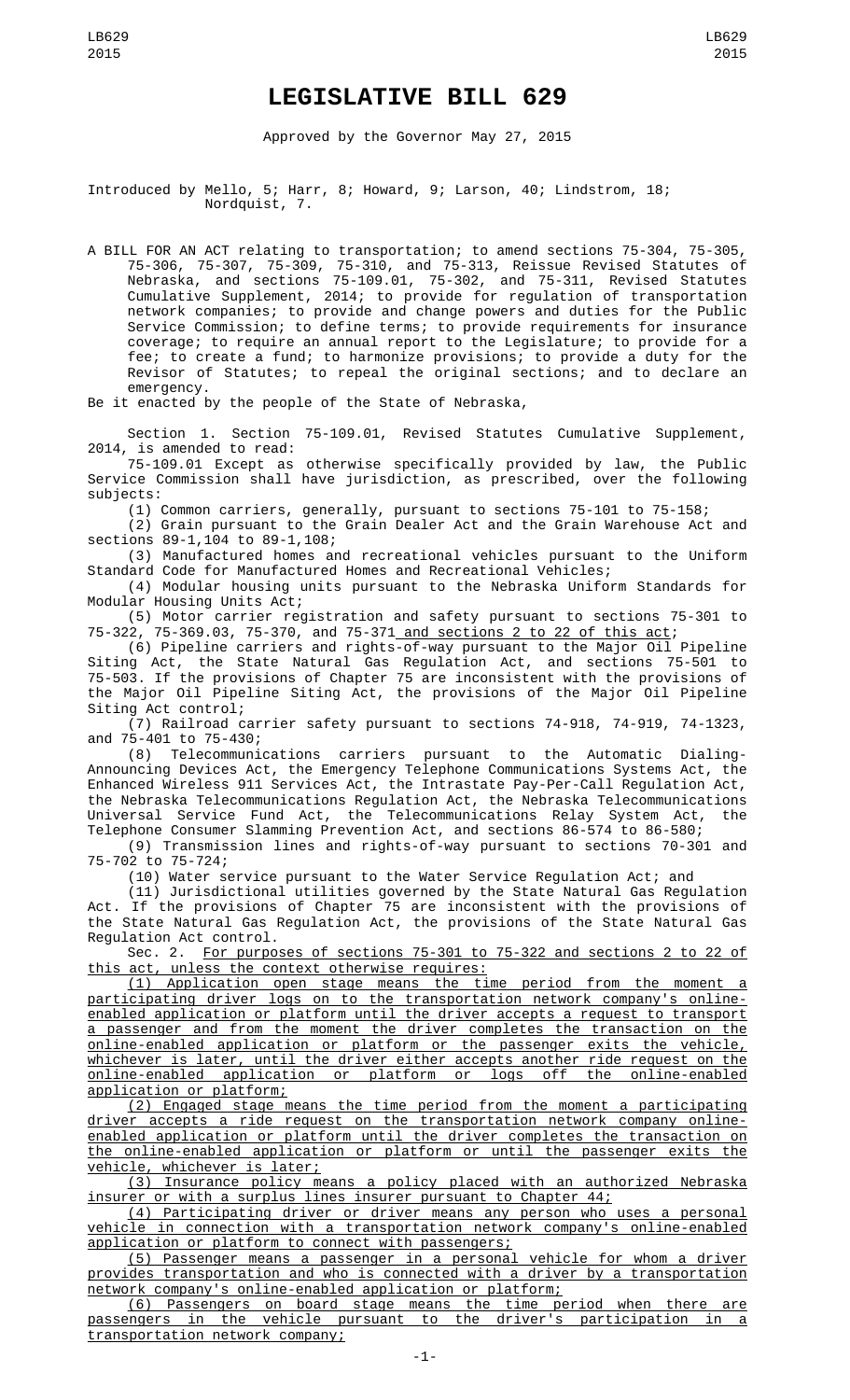(7) Personal vehicle means a passenger car as defined in section 60-345 that a driver owns, leases, or is otherwise authorized to use to provide services on a transportation network company's online-enabled application or platform;

(8) Prearranged ride means a ride in which a participating driver is matched to a passenger through a transportation network company's onlineenabled application or platform and does not include the on-demand summoning of a ride or street hail. Prearranged ride does not include shared-expense carpool or vanpool arrangements;

 $(9)$  Service means the provision of transportation by a driver passenger with whom a transportation network company matches the driver;

(10) Transportation network company means an organization, including a corporation, a limited liability company, a partnership, a sole proprietor, or any other entity, operating in this state that provides prearranged transportation services for compensation using an online-enabled application or platform to connect passengers with participating drivers using a personal vehicle. Transportation network company does not include medicaid nonemergency medical transportation brokerage services provided pursuant to a contract with the Department of Health and Human Services; and

(11) Transportation network company insurance means an insurance policy that covers loss arising from a participating driver's use of a personal vehicle in connection with a transportation network company's online-enabled application or platform.

Sec. 3. (1) No person shall operate a transportation network company in Nebraska without first obtaining a permit from the commission. The application for a permit shall be in writing, under oath, submitted to the commission, and accompanied by the fee required under section 75-305. A duly authorized official of the applicant who possesses the full power and authority to make binding representations on the applicant's behalf shall subscribe to the oath on the application. The application shall contain the following information:

(a) The legal name of the applicant;

(b) Any name under which the applicant will or does conduct business in <u>Nebraska;</u>

(c) The applicant's primary business address and telephone number;

(d) A copy of the articles of organization or certificate to transact business in Nebraska;

(e) The name, address, and telephone number of the applicant's registered agent in Nebraska; and

(f) A statement that the applicant agrees to adhere to the statutes of Nebraska and to the rules and regulations of the commission regulating transportation network companies.

(2)(a) The commission shall review the application for completeness and verify the information submitted. If the commission finds any information incomplete or inaccurate, the commission shall notify the applicant and give the applicant the opportunity to complete the application.

(b) If an applicant is duly certified or permitted to operate a transportation network company in at least one other state, the commission shall, within sixty days after receiving a complete application, issue a permit to the applicant if the applicant meets the requirements of sections 2 to 22 of this act.

(c) If an applicant is not duly certified or permitted to operate transportation network company in at least one other state, the applicant shall bear the burden of demonstrating that (i) the applicant has sufficient financial resources to provide transportation network company services in the proposed service territory, (ii) the applicant has sufficient technical competency to provide transportation network company services in the proposed service territory, and (iii) the applicant has sufficient managerial resources to provide transportation network company services in the proposed service territory. If the requirements of subdivisions (i) through (iii) of this subdivision are met and the applicant has satisfactorily provided all of the information in the application required under this section, the commission shall, within ninety days after receiving a complete application, issue a permit to the applicant if the applicant meets the requirements of sections 2 to 22 of this act.

(3) A participating driver contracting with a transportation network company holding a valid permit from the commission shall not be required to obtain a permit or certificate from the commission when driving pursuant to the terms of the contract with the transportation network company.

Sec. 4. (1) Every transportation network company shall:

(a) Provide the commission with its email address and customer service telephone number;

(b) Display for the passenger either a picture of the driver's personal vehicle and a picture of the driver or the license plate number of the driver's personal vehicle on the online-enabled application or platform that a transportation network company uses to connect drivers and passengers;

(c) Maintain an agent for service of process in Nebraska;

(d) Maintain accurate and up-to-date records of all drivers providing services on behalf of the transportation network company, including the vehicle identification number for all personal vehicles to be operated in connection with the transportation network company;

(e)(i) Implement, enforce, and maintain a zero-tolerance policy on the use of drugs or alcohol applicable to any driver providing service for the transportation network company that prohibits a driver from using any amount of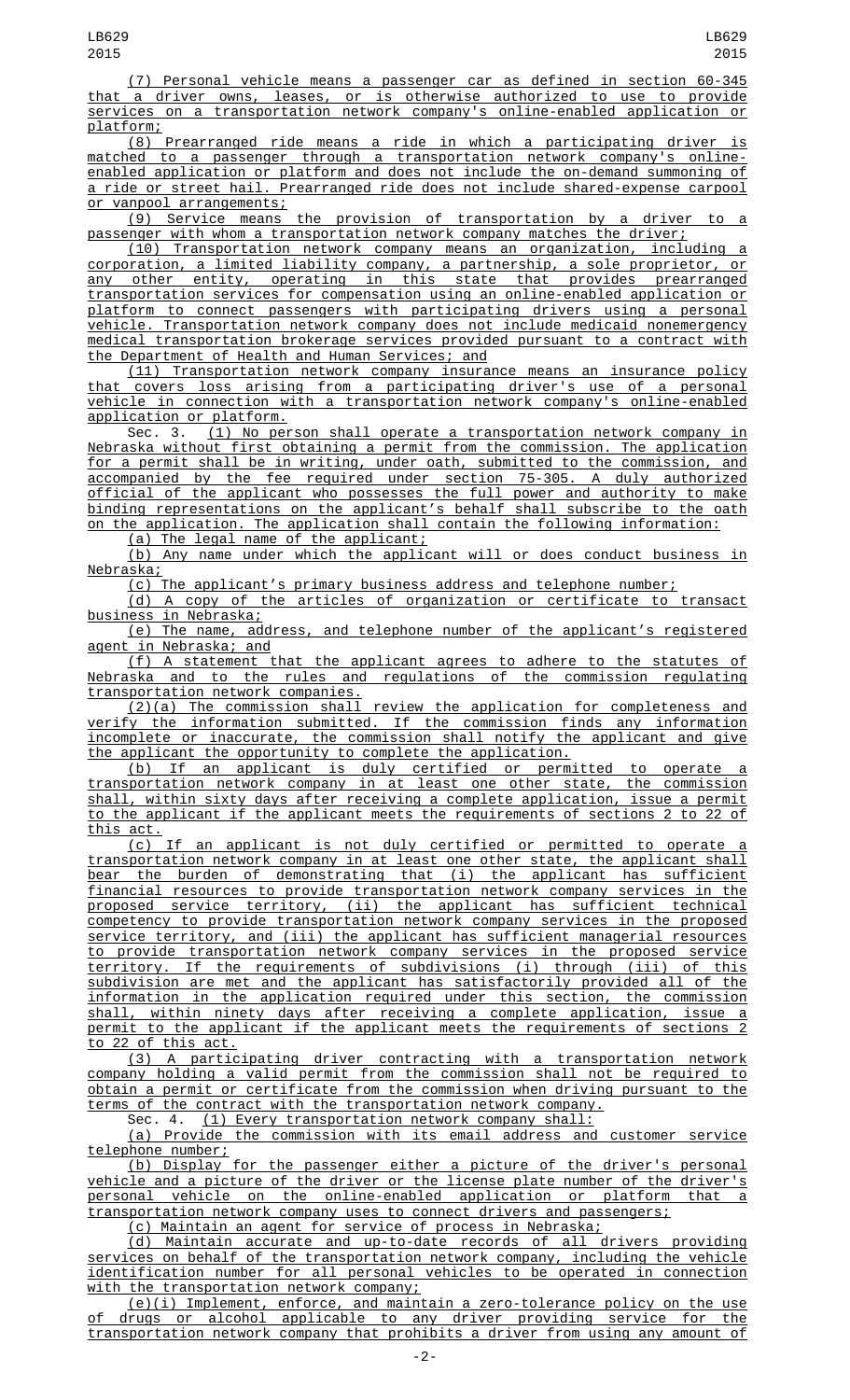drugs or alcohol while the driver is providing service, (ii) provide a copy of the policy to the commission promptly upon adoption, and (iii) provide a copy of any revision to the policy promptly upon adoption;

(f) Implement an anti-discrimination policy that prohibits discrimination by any driver providing service for the company on the basis of race, national origin, religion, gender, physical or mental disability, medical condition, marital status, or age and file the policy with the commission;

(g) Maintain a web site that provides a customer service telephone number or email address of the transportation network company and that provides the telephone number and email address of the commission;

(h) Establish a driver training program designed to ensure that each driver safely operates his or her personal vehicle prior to the driver being able to offer services on the transportation network company's online-enabled application or platform;

(i) Maintain records required under sections 75-301 to 75-322 and sections to 22 of this act to be collected by the transportation network company, including records regarding participating drivers; and

(j) Cooperate with the commission and any employees, investigators, or duly authorized agents of the commission in the investigation of complaints received by the commission from the public or in investigations initiated by the commission.

(2) A transportation network company shall not allow a driver to provide service if the company finds the driver to be in violation of its zerotolerance policy required pursuant to subdivision (1)(e) of this section or if the driver has not successfully completed driver training pursuant to subdivision (1)(h) of this section. The transportation network company shall provide on its web site and its online-enabled application or platform notice of the zero-tolerance policy and the procedures to report a complaint about a driver with whom the passenger was matched when the passenger reasonably suspects the driver was under the influence of drugs or alcohol during the course of the prearranged ride. Upon receiving a complaint, a transportation network company shall immediately suspend the driver against whom the complaint was issued and conduct an investigation of the alleged violation. The suspension shall last for the duration of the investigation.

(3) If the commission has reasonable cause to believe a transportation network company is not enforcing the zero-tolerance policy filed with the commission, the commission shall investigate and, after notice and hearing, may enter an order requiring the transportation network company to enforce such policy, which may include suspension of the participating driver.<br>Sec. 5. (1) A participating driver must possess a valid dri

 $(1)$  A participating driver must possess a valid driver's license, proof of registration, and proof of automobile liability insurance and be at least twenty-one years of age.

(2) Prior to permitting a person to act as a driver, the transportation network company shall obtain and review a national criminal history record information check. The criminal disposition information retrieved by the transportation network company's national criminal history record information check shall be at least as comprehensive as the criminal disposition information retrieved by a national criminal history record information check performed by the Federal Bureau of Investigation pursuant to section 81-6,120. Nothing in this subsection shall be construed to require fingerprinting as part of the national criminal history record information check.

(3) A person who has four or more moving traffic violations or one or more major traffic violations in the three years prior to the date of the criminal background check shall not serve as a driver. For purposes of this subsection, the following offenses shall constitute major traffic violations:

(a) Failure to stop and report or render aid as required under section 60-696 or 60-697;

(b) Reckless driving in violation of any city or village ordinance or of section 60-6,213, 60-6,214, or 60-6,217;

(c) Speeding of more than thirty-five miles per hour over the speed limit; and

(d) Failure to yield to a pedestrian resulting in bodily injury to a pedestrian.

 $\overline{(4)}$  A person who has been convicted of or pled guilty or nolo contendere to driving under the influence of drugs or alcohol in the previous seven years in this state or any other state or territory prior to the date of the criminal background check shall not serve as a driver.

(5) A person who is required to register as a sex offender or who has been convicted of or pled guilty or nolo contendere to any offense involving fraud, use of a motor vehicle to commit a felony, a crime involving property damage, theft, acts of violence, or acts of terror shall not serve as a driver.

Sec. 6. (1) A participating driver shall not provide a ride unless it is a prearranged ride. No person shall be a participating driver for a period of more than twelve hours during each twenty-four-hour period.<br>(2)(a) A transportation network company may offer

(2)(a) A transportation network company may offer service for compensation, no charge, or suggested compensation.

(b) Except as provided in this section, transportation network companies shall not be subject to rate regulation by the commission and shall not be subject to provisions relating to rates and charges prescribed in sections 75-101 to 75-158.

(c) A transportation network company shall file with the commission the rates it uses to determine any compensation or suggested compensation on its online-enabled application or platform, including any use of dynamic pricing.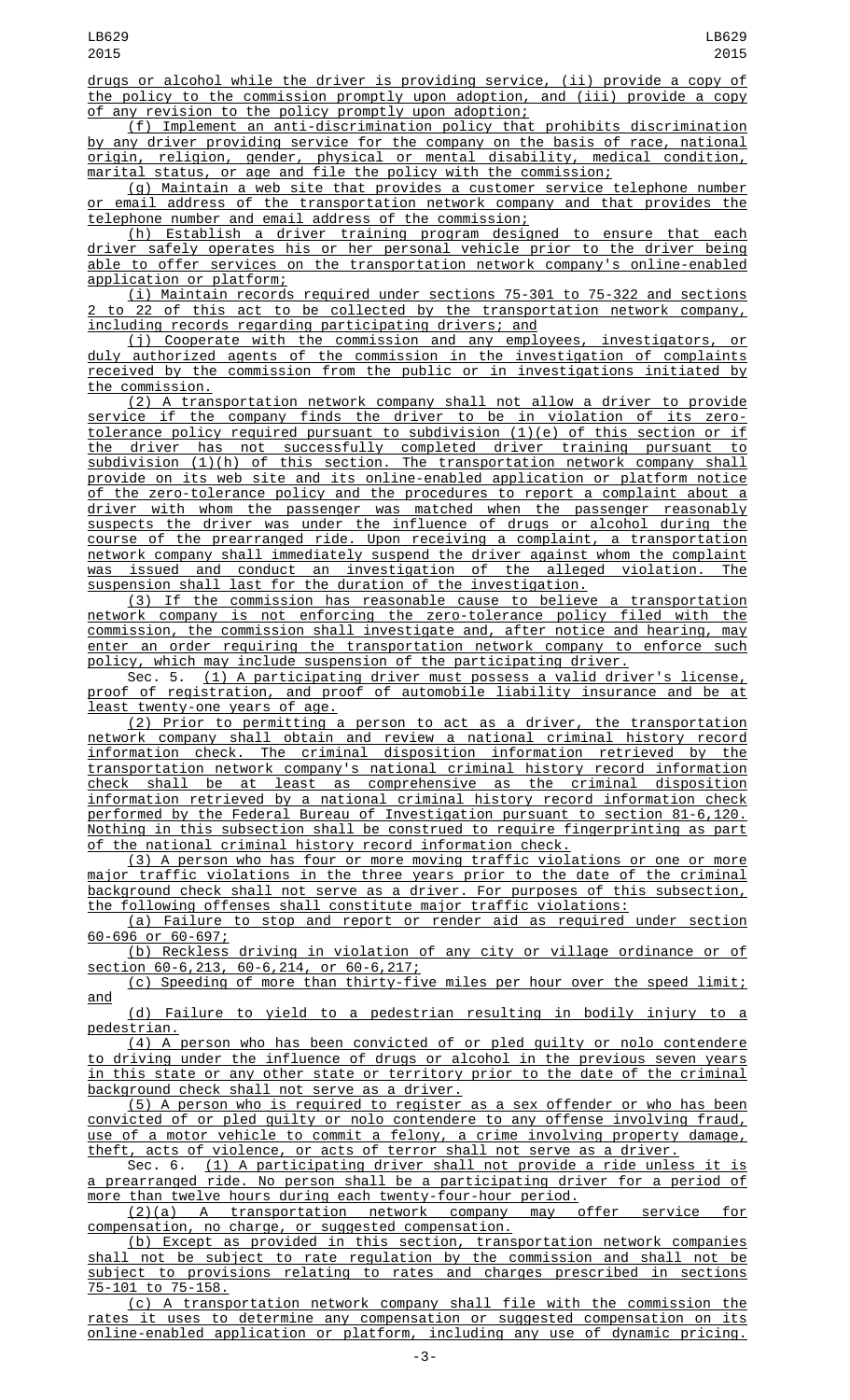The transportation network company shall keep the rate filing current and shall charge rates consistent with the rates it files with the commission.

(d) The following requirements apply if the transportation network company uses dynamic pricing through its online-enabled application or platform:

(i) The transportation network company's online-enabled application or platform shall provide clear visible indication that dynamic pricing is in effect prior to the passenger requesting a ride;

(ii) The transportation network company's online-enabled application or platform shall include a feature that requires the passenger to expressly confirm that he or she understands that dynamic pricing will be used in order for the ride request to be completed;

(iii) The transportation network company's online-enabled application or platform shall provide a fare estimator that enables the passenger to estimate the cost under dynamic pricing prior to requesting the ride; and

(iv) Dynamic pricing shall not be permitted during any state of emergency declared by the Governor.

(3) Upon completion of a prearranged ride, a transportation network company shall transmit an electronic receipt to the passenger's email address or online-enabled application documenting the following:

(a) The point of origin and destination of the prearranged ride;

(b) The total duration and distance of the prearranged ride;

(c) The total amount paid, if any, including the base fare and any additional charges incurred for distance traveled or duration of the prearranged ride; and

(d) The driver's first name.

Sec. 7. (1) In order to be used under sections 2 to 22 of this act, a personal vehicle shall be in compliance with the Motor Vehicle Registration Act as required for a passenger car as defined in section 60-345.

(2) A transportation network company or a certified mechanic shall perform an initial safety inspection on each personal vehicle prior to approving it for use as a personal vehicle. The inspection shall include inspection of at least the following components and such components shall be in good working order:

(a) Foot brakes;

(b) Parking or emergency brakes;

(c) Steering mechanism;

(d) Windshield;

(e) Rear window and other glass;

(f) Windshield wipers;

(g) Headlights;

(h) Tail lights;

(i) Turn indicator lights;

(j) Stop lights;

(k) Front seat adjustment mechanism;

(l) The opening, closing, and locking capability of doors;

(m) Horn;

(n) Speedometer;

(o) Bumpers;

(p) Muffler and exhaust system;

(q) Tire conditions, including tread depth;

(r) Interior and exterior rear-view mirrors; and

(s) Safety belts for driver and passengers.

(3) Annually thereafter, a driver shall obtain such an inspection and approval of the driver's personal vehicle in order to continue its use as a personal vehicle. A driver shall maintain proof of the current inspection.

(4) A transportation network company shall make the initial and annual inspection reports available to the commission upon request.

Sec. 8. (1) The commission or the employees or duly authorized agents of the commission may, in a mutually agreed-upon setting, inspect any records held by a transportation network company which the commission determines are necessary to review to ensure public safety, including information obtained pursuant to section 5 of this act. Such inspection of records shall occur no more than once each calendar quarter unless the commission finds it necessary pursuant to rules and regulations adopted and promulgated by the commission. Such inspection shall be conducted on an audit basis rather than a comprehensive basis.

(2) In response to a specific complaint, the commission may inspect any records held by a transportation network company which the commission determines are necessary to investigate and resolve the complaint, including information obtained pursuant to section 5 of this act.

(3) Any records obtained or inspected pursuant to this section shall not be considered public records subject to sections 84-712 to 84-712.09 and shall not be subject to disclosure by the commission except when publicly disclosed as evidence in a civil penalty proceeding pursuant to section 75-156 or in a criminal proceeding prosecuted by the state.

Sec. 9. <u>A transportation network company shall not require a</u> participating driver to sign an agreement not to compete with the company in order to be matched with passengers through the company's online-enabled application or platform.<br>Sec. 10. The Tra

The Transportation Network Company Regulation Cash Fund is created. The commission shall use the fund to regulate transportation network companies and enforce sections 2 to 22 of this act and the rules and regulations adopted and promulgated by the commission under such sections. The fund shall contain the fees remitted pursuant to section 75-305. Any money in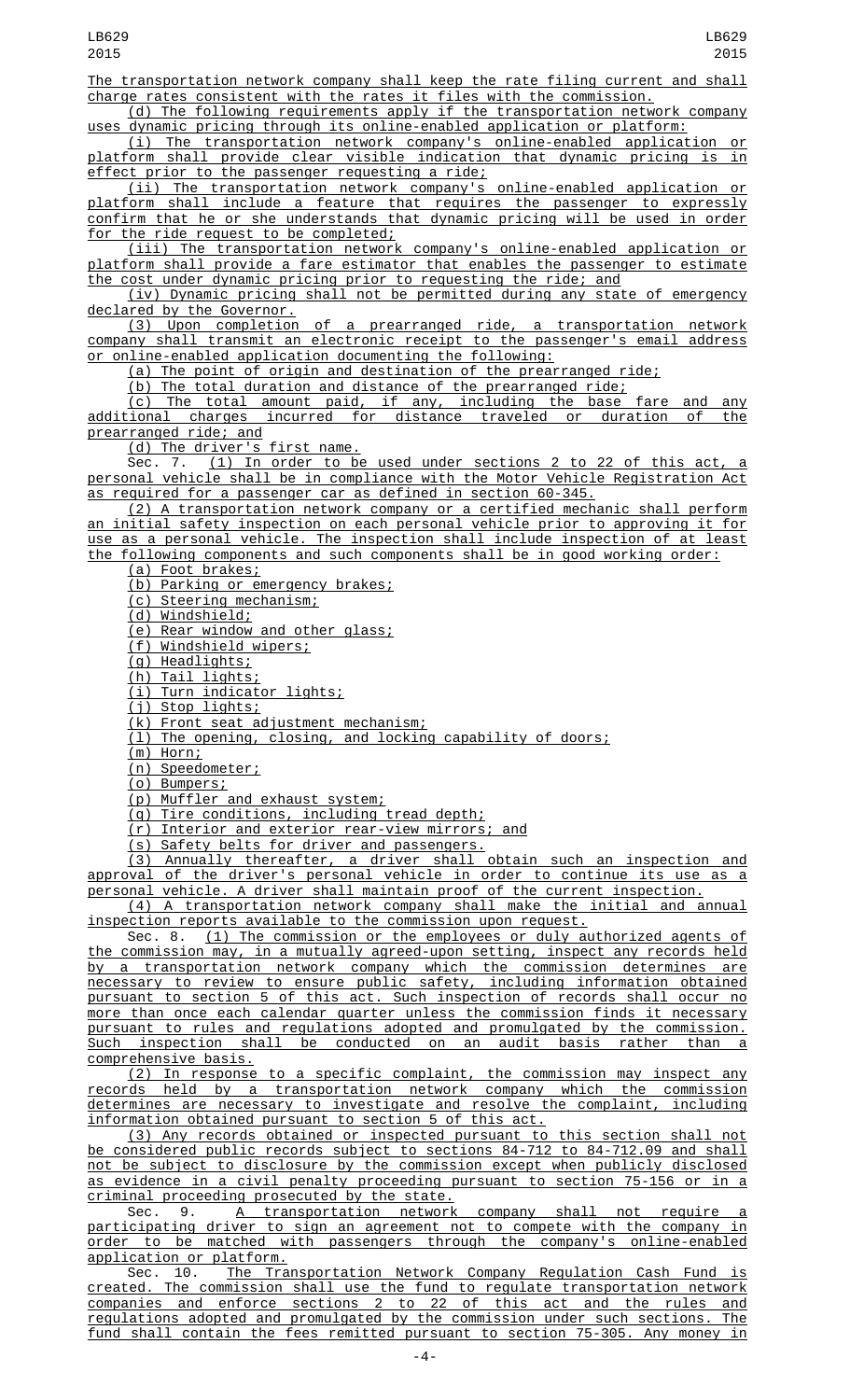the fund available for investment shall be invested by the state investment officer pursuant to the Nebraska Capital Expansion Act and the Nebraska State

Funds Investment Act.<br>Sec. 11. (1) Prior to permitting a person to act as a driver, a transportation network company shall disclose in writing to each participating

driver:<br>(a) The insurance coverage, the limits of liability, and any deductible amounts that the transportation network company maintains while the driver uses a personal vehicle in connection with a transportation network company's online-enabled application or platform;

(b) That in many personal automobile insurance policies, the driver's policy does not provide coverage for damage to the vehicle used by the driver, uninsured and underinsured motorist coverage, and other first-party claims from the moment the driver logs on to the transportation network company's onlineenabled application or platform to the moment the driver logs off the transportation network company's online-enabled application or platform. The driver should contact his or her insurer to determine coverage;

(c) That if the driver is planning to use a vehicle that has a lien against it to provide service in connection with a transportation network company, the driver of the vehicle must notify the lienholder at least seven days prior to using the vehicle to provide such service that the driver intends to use the vehicle to provide service in connection with a transportation network company by complying with subsection (3) of this section; and

(d) That the driver is responsible to know the laws, rules, and regulations that govern the service he or she provides in connection with a transportation network company.

(2) The transportation network company shall make the disclosure required by subdivision (1)(c) of this section a distinctive part of the driver's terms of service and shall require a separate acknowledgment of this disclosure by each driver by electronic or handwritten signature.

(3) The commission shall adopt and promulgate rules and regulations to establish a procedure to confirm that drivers have notified lienholders as required by subdivision (1)(c) of this section. The commission shall keep a record of such confirmation for at least five years and shall make such record available to lienholders.

Sec. 12. (1) Beginning on September 1, 2015, a transportation network company and a participating driver shall maintain transportation network company insurance as provided in this section. Unless otherwise specified, the following requirements shall apply to transportation network company insurance during the engaged stage and during the passengers on board stage:<br>(a) Primary liability coverage in the amount of at least

(a) Primary liability coverage in the amount of at least one million dollars for death, personal injury, and property damage; and

(b) Uninsured and underinsured motorist coverage for both the driver and passengers in the amounts required by the Uninsured and Underinsured Motorist Insurance Coverage Act.

(2) The requirements for the coverage required by this section may be satisfied by any of the following:

(a) Transportation network company insurance maintained by a participating <u>driver;</u>

(b) Transportation network company insurance maintained by transportation network company; or

(c) Any combination of subdivisions (2)(a) and (b) of this section.

(3) The insurer providing transportation network company insurance under this section shall have the duty to defend and indemnify the insured.

(4) An insurance policy required under sections 11 to 20 of this act shall be placed with an authorized Nebraska insurer or with a surplus-lines insurer pursuant to Chapter 44.<br>Sec. 13. (1) Begi

 $(1)$  Beginning on September 1, 2015, the following requirements shall apply to transportation network company insurance during the application open stage:

(a) Transportation network company insurance shall be primary and in the amount of at least twenty-five thousand dollars for death and personal injury per person, fifty thousand dollars for death and personal injury per incident,<br>and twenty-five thousand dollars for property damage; and twenty-five thousand dollars for property damage; and

(b) Uninsured motorist coverage pursuant to the Uninsured and Underinsured Motorist Insurance Coverage Act.

(2) The requirements for the coverage required by this section may be satisfied by any of the following:

(a) Transportation network company insurance maintained by a participating driver;

(b) Transportation network company insurance maintained by transportation network company; or

(c) Any combination of subdivisions (2)(a) and (b) of this section.

(3) The insurer providing transportation network company insurance under this section shall have the duty to defend and indemnify the insured.

Sec. 14. (1) Coverage under a transportation network company insurance policy shall not be dependent on a personal automobile insurance policy first denying a claim nor shall a personal automobile insurance policy, including a personal liability umbrella policy, be required to first deny a claim.

(2) When transportation network company insurance maintained by a participating driver to fulfill the insurance obligations of sections 11 to 20 of this act has lapsed or ceased to exist, the transportation network company shall provide the coverage required by sections 11 to 20 of this act beginning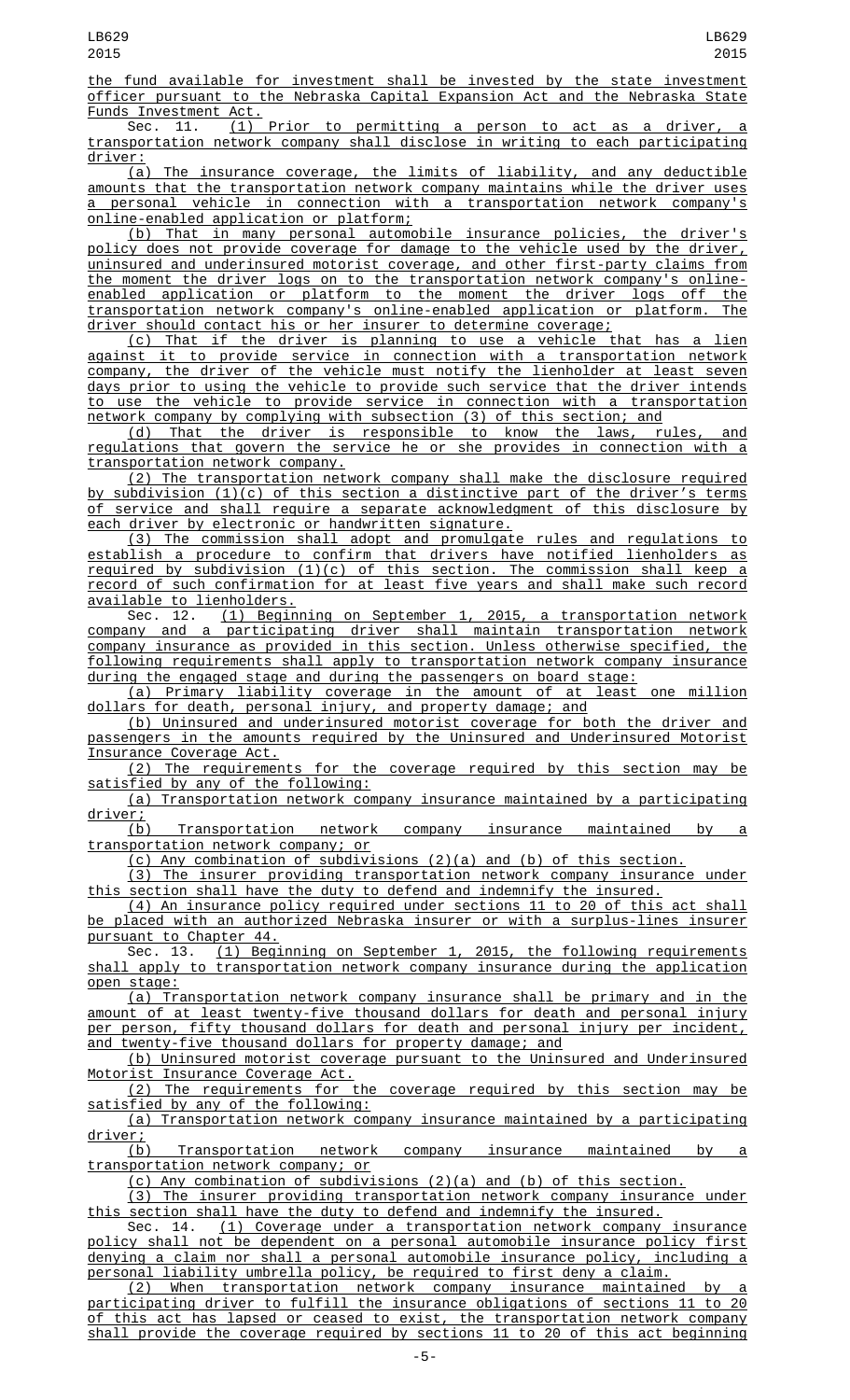with the first dollar of a claim.

LB629 2015

(3) For transportation network company insurance maintained by a transportation network company to meet the requirements of sections 11 to 20 of this act, a certificate of insurance shall be filed with the commission specifying that on cancellation or nonrenewal of the transportation network company insurance, the insurer must send written notice of the cancellation or nonrenewal to the commission at least thirty days before the effective date of the cancellation or nonrenewal.

Sec. 15. (1) Sections 2 to 22 of this act shall not limit the liability of a transportation network company arising out of an automobile accident involving a participating driver in any action for damages against a transportation network company for an amount above the required insurance coverage.

(2) In the event of a loss involving a personal vehicle used in connection with a transportation network company and if such personal vehicle is subject to a lien, the transportation network company insurance carrier shall make payment for a claim covered under collision physical damage coverage or comprehensive physical damage coverage directly to the business repairing the vehicle or jointly to the owner of the vehicle and the primary lienholder on the covered vehicle.

Sec. 16. The owner of any personal vehicle used in connection with a transportation network company shall have the duty to maintain collision physical damage coverage and comprehensive physical damage coverage for transportation network company activity if the vehicle is required to carry such coverage due to a contractual obligation.

Sec. 17. Nothing in sections 2 to 22 of this act shall be construed to require a private passenger automobile insurance policy to provide primary or excess coverage during the period of time from the moment a participating driver logs on to a transportation network company's online-enabled application or platform until the driver logs off the online-enabled application or platform or the passenger exits the personal vehicle, whichever is later.

Sec. 18. Notwithstanding any other law, a personal automobile insurer may, at its discretion, offer an automobile insurance policy, or an amendment or endorsement to an existing policy, that covers a private passenger motor vehicle, station wagon type vehicle, sport utility vehicle, or similar type of motor vehicle with a passenger capacity of eight persons or less, including the driver, while used in connection with a transportation network company's online-enabled application or platform only if the policy expressly provides for the coverage during all or the defined portion of the time periods specified in sections 12 and 13 of this act, with or without a separate charge, or the policy contains an amendment or an endorsement to provide that coverage, for which a separately stated premium may be charged. The policy, amendment, or endorsement may include, but not be limited to:

(1) Comprehensive physical damage coverage;

(2) Collision physical damage coverage;

(3) Liability coverage for bodily injury and property damage;

(4) Medical payments coverage; and

(5) Uninsured and underinsured motorist coverage.

Sec. 19. (1) In a claims coverage investigation, a transportation network company or its insurer shall cooperate with insurers that are involved in the claims coverage investigation to facilitate the exchange of information, including the provision of dates and times at which an accident occurred that involved a participating driver and the precise times that the participating driver logged on and off the transportation network company's online-enabled application or platform in the twenty-four-hour period preceding the accident.

(2) All records, including electronic records, showing the time when a driver has logged in as active or logged out as inactive on the transportation network company's online-enabled application or platform, and any data or reports with information about the personal vehicle's involvement in a motor vehicle accident, that are maintained by the transportation network company shall be maintained for a minimum of five years after the date the loss is reported to the transportation network company.

Sec. 20. <u>A participating driver shall carry proof of transportation</u> network company insurance coverage with him or her at all times during his or her use of a vehicle in connection with a transportation network company's online-enabled application or platform. In the event of an accident, a participating driver shall, upon request, provide this insurance coverage information to any other party involved in the accident and to a law enforcement officer.

Sec. 21. No transportation network company or participating driver shall provide transportation for any person under contract with the Department of Health and Human Services or any contractors of the Department of Health and Human Services without specific authorization from the commission. In order to receive such authorization, the transportation network company or participating driver shall demonstrate that such service is or will be required by the present or future public convenience and necessity.

Sec. 22. The commission shall electronically provide the Legislature with an annual report before December 31 of each year on the status of the implementation of sections 2 to 21 of this act. The report shall describe (1) the number of permits issued pursuant to section 3 of this act, (2) a description of any revocation proceedings involving permits issued under sections 2 to 21 of this act, (3) the number of rides provided by taxicab carriers relative to historical numbers, (4) the number of taxicabs operated by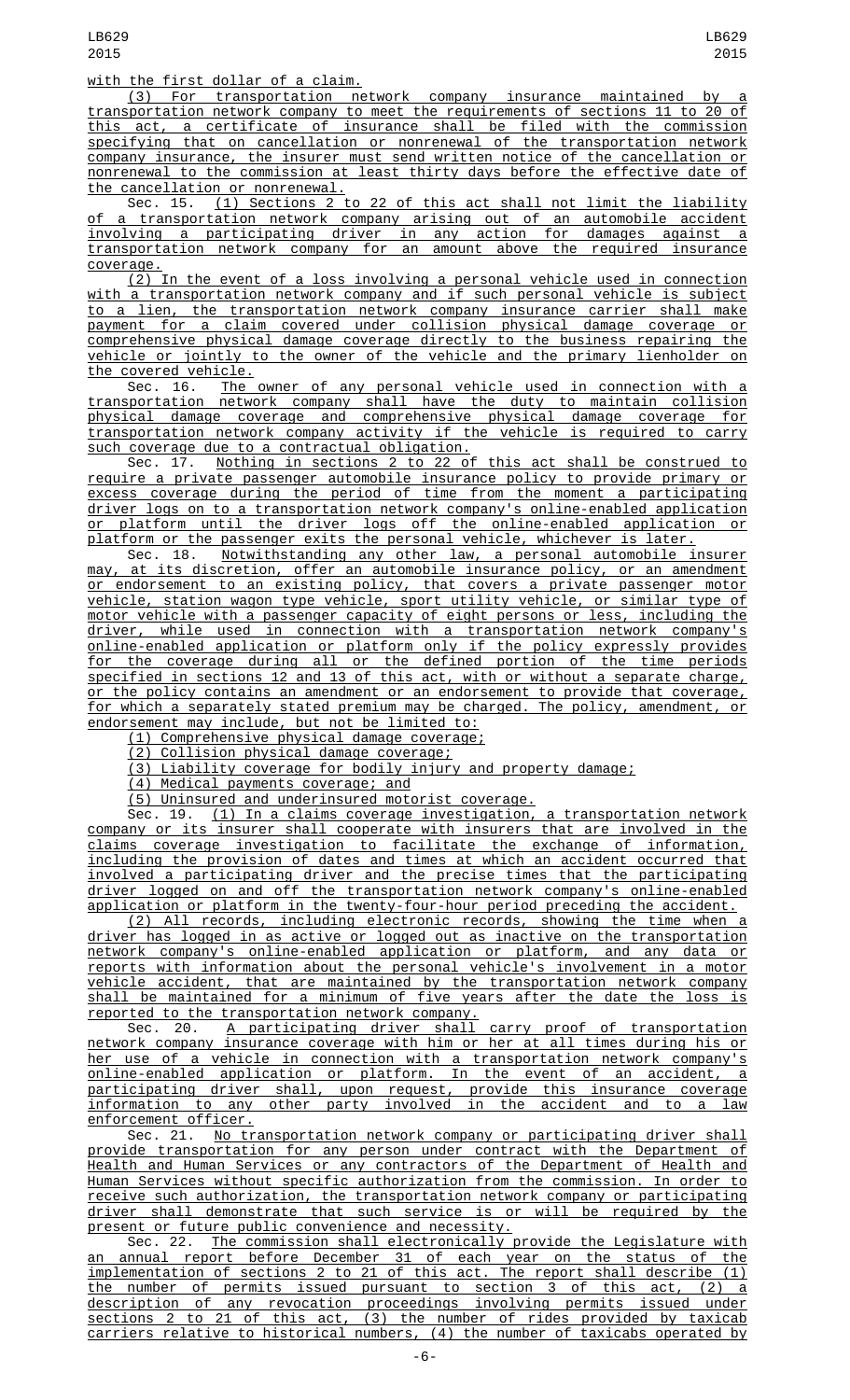taxicab carriers relative to historical numbers, (5) the number of drivers either employed or contracted by taxicab carriers relative to historical numbers, (6) the number of taxicab carriers authorized by the commission relative to historical numbers, and (7) any other information in its possession that the commission believes will assist the Legislature in evaluating the effectiveness of sections 2 to 21 of this act. The report shall also address the question of the need for further legislation to achieve the purposes of sections 2 to 21 of this act.

Sec. 23. Section 75-302, Revised Statutes Cumulative Supplement, 2014, is amended to read:

75-302 For purposes of sections 75-301 to 75-322 and sections 2 to 22 of <u>this act and in all rules and regulations adopted and promulgated by the</u> commission pursuant to such sections, unless the context otherwise requires:

(1) Attended services means an attendant or caregiver accompanying a minor or a person who has a physical, mental, or developmental disability and is unable to travel or wait without assistance or supervision;

(2) Carrier enforcement division means the carrier enforcement division of the Nebraska State Patrol or the Nebraska State Patrol;

(3) Certificate means a certificate of public convenience and necessity issued under Chapter 75, article 3, to common carriers by motor vehicle;

(4) Civil penalty means any monetary penalty assessed by the commission or carrier enforcement division due to a violation of Chapter 75, article 3, or section 75-126 as such section applies to any person or carrier specified in Chapter 75, article 3; any term, condition, or limitation of any certificate or permit issued pursuant to Chapter 75, article 3; or any rule, regulation, or order of the commission, the Division of Motor Carrier Services, or the carrier enforcement division issued pursuant to Chapter 75, article 3;

(5) Commission means the Public Service Commission;

(6) Common carrier means any person who or which undertakes to transport passengers or household goods for the general public in intrastate commerce by motor vehicle for hire, whether over regular or irregular routes, upon the highways of this state;

(7) Contract carrier means any motor carrier which transports passengers or household goods for hire other than as a common carrier designed to meet the distinct needs of each individual customer or a specifically designated class of customers without any limitation as to the number of customers it can serve within the class;

(8) Division of Motor Carrier Services means the Division of Motor Carrier Services of the Department of Motor Vehicles;

(9) Highway means the roads, highways, streets, and ways in this state;

(10) Household goods means personal effects and property used or to be used in a dwelling, when a part of the equipment or supply of such dwelling, and similar property as the commission may provide by regulation if the transportation of such effects or property, is:

(a) Arranged and paid for by the householder, including transportation of property from a factory or store when the property is purchased by the householder with the intent to use in his or her dwelling; or

(b) Arranged and paid for by another party;

(11) Intrastate commerce means commerce between any place in this state and any other place in this state and not in part through any other state;

(12) Licensed care transportation services means transportation provided by an entity licensed by the Department of Health and Human Services as a residential child-caring agency as defined in section 71-1926 or child-placing agency as defined in section 71-1926 or a child care facility licensed under the Child Care Licensing Act to a client of the entity or facility when the person providing transportation services also assists and supervises the passenger or, if the client is a minor, to a family member of a minor when it is necessary for agency or facility staff to accompany or facilitate the transportation in order to provide necessary services and support to the minor. Licensed care transportation services must be incidental to and in furtherance of the social services provided by the entity or facility to the transported client;

(13) Motor carrier means any person other than a regulated motor carrier who or which owns, controls, manages, operates, or causes to be operated any motor vehicle used to transport passengers or property over any public highway in this state;

(14) Motor vehicle means any vehicle, machine, tractor, trailer, or semitrailer propelled or drawn by mechanical power and used upon the highways in the transportation of passengers or property but does not include any vehicle, locomotive, or car operated exclusively on a rail or rails;

(15) Permit means a permit issued under Chapter 75, article 3, to contract carriers by motor vehicle;

(16) Person means any individual, firm, partnership, limited liability company, corporation, company, association, or joint-stock association and includes any trustee, receiver, assignee, or personal representative thereof;

(17) Private carrier means any motor carrier which owns, controls, manages, operates, or causes to be operated a motor vehicle to transport passengers or property to or from its facility, plant, or place of business or to deliver to purchasers its products, supplies, or raw materials (a) when such transportation is within the scope of and furthers a primary business of the carrier other than transportation and (b) when not for hire. Nothing in sections 75-301 to 75-322 shall apply to private carriers;

(18) Regulated motor carrier means any person who or which owns, controls,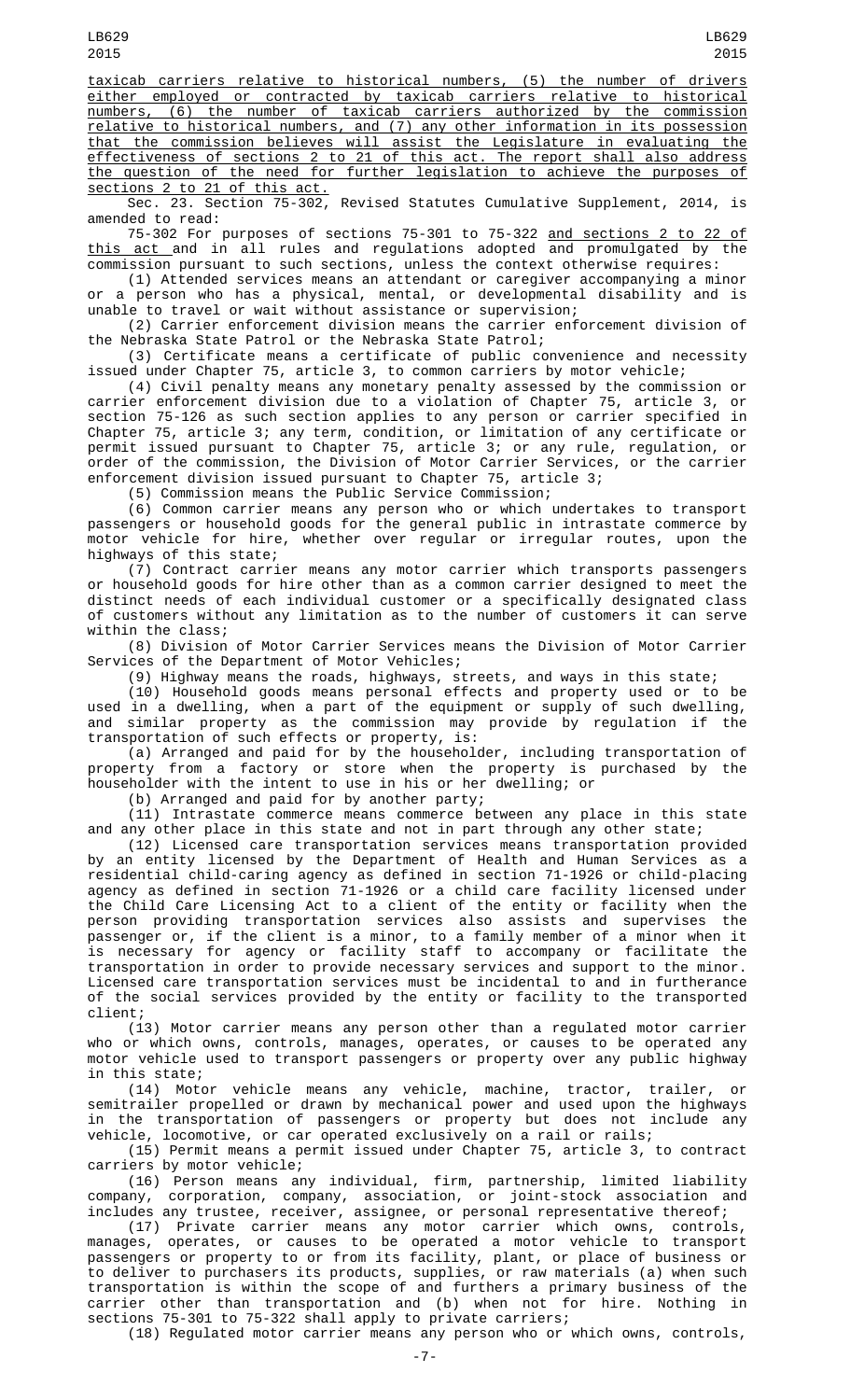(19) Residential care means care for a minor or a person who is physically, mentally, or developmentally disabled who resides in a residential home or facility regulated by the Department of Health and Human Services, including, but not limited to, a foster home, treatment facility, residential child-caring agency, or shelter;

(20) Residential care transportation services means transportation services to persons in residential care when such residential care transportation services and residential care are provided as part of a services contract with the Department of Health and Human Services or pursuant to a subcontract entered into incident to a services contract with the department; and

(21) Supported transportation services means transportation services to a minor or for a person who is physically, mentally, or developmentally disabled when the person providing transportation services also assists and supervises the passenger or transportation services to a family member of a minor when it is necessary for provider staff to accompany or facilitate the transportation in order to provide necessary services and support to the minor. Supported transportation services must be provided as part of a services contract with the Department of Health and Human Services or pursuant to a subcontract entered into incident to a services contract with the department, and the driver must meet department requirements for (a) training or experience working with minors or persons who are physically, mentally, or developmentally disabled, (b) training with regard to the specific needs of the client served, (c) reporting to the department, and (d) age. Assisting and supervising the passenger shall not necessarily require the person providing transportation services to stay with the passenger after the transportation services have been provided<u>; and</u>  $\hbox{\large -}$ 

(22) Transportation network company has the definition found in section 2 of this act. A transportation network company shall not own, control, operate, or manage drivers' personal vehicles.

Sec. 24. Section 75-304, Reissue Revised Statutes of Nebraska, is amended to read:<br>75-304

 $(1)$  The commission may establish such just and reasonable classifications of groups of carriers, included in the terms common carrier and contract carrier, as the special nature of the services performed by such carriers require and adopt and promulgate such just and reasonable rules, regulations, and requirements, to be observed by the carrier so classified or grouped, as the commission deems necessary or desirable in the public interest and as are consistent with the provisions of sections 75-301 to 75-322. All certificates and permits issued by the commission shall be construed and<br>interpreted, and the operations authorized thereunder shall be tested and interpreted, and the operations authorized thereunder shall be tested and determined, in accordance with such classification so established and any rule, regulation, or requirement prescribed by the commission relating to such carrier so classified.

(2) Contract carriers shall obtain and maintain uninsured and underinsured insurance coverage for each passenger in each motor vehicle in minimum amounts to be established by the commission.

(3) The commission shall adopt and promulgate rules and regulations to carry out sections 2 to 22 of this act. The rules and regulations found in chapter 3 of title 291 of the Nebraska Administrative Code shall not apply to transportation network companies. If there is any conflict between sections 75-301 to 75-322 and sections 2 to 22 of this act regarding the regulation of transportation network companies, the provisions of sections 2 to 22 of this act shall apply.

Sec. 25. Section 75-305, Reissue Revised Statutes of Nebraska, is amended

to read:<br>75-305 75-305 (1) Every regulated motor carrier subject to sections 75-301 to 75-322 other than transportation network companies shall pay an annual fee not exceeding the sum of eighty dollars for each motor vehicle operated, which fee shall be fixed by the commission and shall not exceed the amount actually necessary to sustain the administration and enforcement of such sections. When the applicant has registered his or her motor vehicles under section 60-3,198, such fee shall be payable on whichever shall be the lesser of (<u>a</u> <del>1</del>) the proportion of his or her fleet so registered or (<u>b</u> 2) the number of motor vehicles owned by him or her and actually used in intrajurisdiction business within this state, except that such annual fee for any truck-trailer or tractor-trailer combination shall be one hundred twenty dollars. In the case of a truck-trailer or tractor-trailer combination, only one license plate shall be required for such combination.

(2) Every transportation network company shall pay an annual fee. The company may choose to pay either twenty-five thousand dollars or not to exceed eighty dollars for each personal vehicle operated by a driver of the transportation network company. The commission shall establish the amount per vehicle so that the amount collected does not exceed the amount actually necessary to sustain the administration and enforcement of laws, rules, and regulations governing transportation network companies.

(3) Such annual fees shall be due and payable on or before January 1 and shall be delinquent on March 1 of each year after such permit or certificate has been issued. If the initial certificate or permit is issued to a motor carrier on or after July 1, the fee shall be fifty percent of the annual fee.

LB629 2015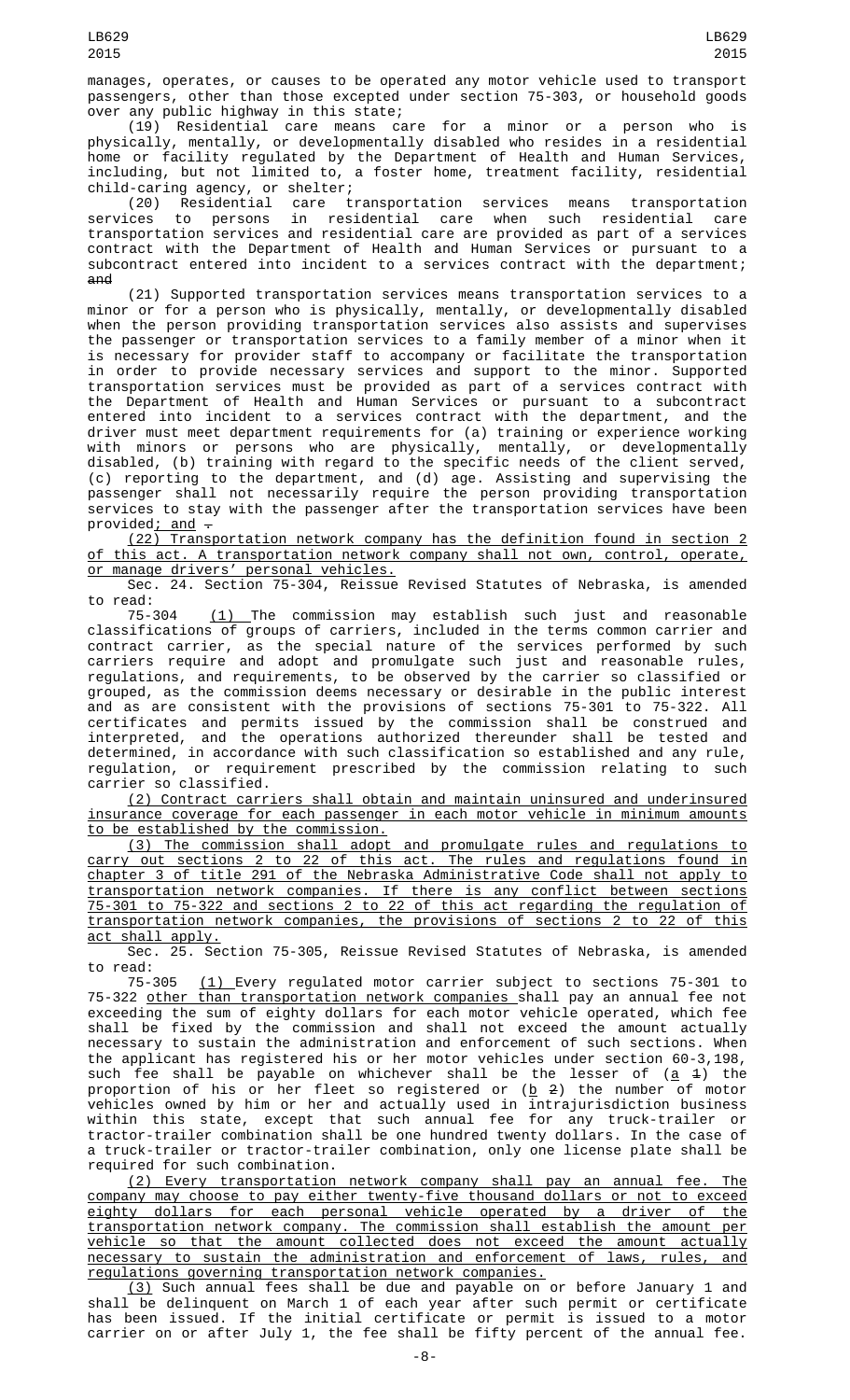Such fees shall be paid to and collected by the commission and remitted to the State Treasurer within thirty days of receipt<u>. The State Treasurer shall credit</u> fees received pursuant to subsection (2) of this section to the Transportation Network Company Regulation Cash Fund for enforcement of laws, rules, and regulations governing transportation network companies. The State Treasurer shall credit fees received pursuant to subsection (1) of this section for credit to the General Fund.

Sec. 26. Section 75-306, Reissue Revised Statutes of Nebraska, is amended to read:

75-306 Receipt for the payment of annual fees shall be issued by the commission. The commission shall issue sufficient license plates and renewal tabs to any regulated motor carrier who is in compliance with sections 75-301 to 75-322 and the rules and regulations of the commission, except contract carriers operating pursuant to section 75-303.01<u> and transportation network</u> companies, for the purpose of identification of regulated motor carriers subject to <del>such</del> sections <u>75-301 to 75-322 </u>and to distinguish those regulated motor carriers from other commercial motor carriers not subject to such sections. The Director of Motor Vehicles shall prepare a form of license plate and renewal tab for such regulated motor carriers and furnish a sufficient supply of them to the commission.

Sec. 27. Section 75-307, Reissue Revised Statutes of Nebraska, is amended to read:

75-307 (1) Certificated intrastate motor carriers, including common and contract carriers, shall comply with reasonable rules and regulations contract carriers, shall comply with reasonable rules and regulations prescribed by the commission governing the filing with the commission, the approval of the filings, and the maintenance of proof at such carrier's principal place of business of surety bonds, policies of insurance, qualifications as a self-insurer, or other securities or agreements, in such reasonable amount as required by the commission, conditioned to pay, within the amount of such surety bonds, policies of insurance, qualifications as a selfinsurer, or other securities or agreements, any final judgment recovered against such motor carrier for bodily injuries to or the death of any person resulting from the negligent operation, maintenance, or use of motor vehicles under such certificate or permit or for loss or damage to property of others. No certificate or permit shall be issued to a common or contract carrier or remain in force unless such carrier complies with this section and the rules and regulations prescribed by the commission pursuant to this section.

(2) The commission may, in its discretion and under its rules and regulations, require any certificated carrier to file a surety bond, policies of insurance, qualifications as a self-insurer, or other securities or agreements, in a sum to be determined by the commission, to be conditioned upon such carrier making compensation to shippers or consignees for all property belonging to shippers or consignees and coming into the possession of such carrier in connection with its transportation service. Any carrier which may be required by law to compensate a shipper or consignee for any loss, damage, or default for which a connecting motor common carrier is legally responsible shall be subrogated to the rights of such shipper or consignee under any such bond, policies of insurance, or other securities or agreements to the extent of the sum so paid.

(3) In carrying out this section, the commission may classify motor carriers and regulated motor carriers taking into consideration the hazards of the operations of such carriers and the value of the household goods carried. Nothing contained in this section shall be construed to authorize the commission to compel motor carriers other than common carriers of household goods to carry cargo insurance.

(4) This section does not apply to transportation network companies.

Sec. 28. Section 75-309, Reissue Revised Statutes of Nebraska, is amended to read:

75-309 Except for operations pursuant to a contract authorized by sections 75-303.01 and 75-303.02, it shall be unlawful for any common or contract carrier by motor vehicle subject to the provisions of sections 75-101 to 75-155 and 75-301 to 75-322 to engage in any intrastate operations on any public highway in Nebraska unless there is in force with respect to such common carrier a certificate of public convenience and necessity, or a permit to such contract carrier, or a permit to a transportation network company under section <u>3 of this act, </u>issued by the commission which authorizes such operations.

Sec. 29. Section 75-310, Reissue Revised Statutes of Nebraska, is amended to read:

75-310 Except for applications to operate a transportation network company, applications Applications for certificates or permits and petitions for relief shall be made to the commission in writing and shall be in such form and contain such information as the commission shall by rule require. A summary of the authority or relief sought in an application or petition shall be given to interested persons according to the rules the commission shall adopt. After notice of an application or petition has been given to interested persons as provided by the rules for notice, the commission may process the application or petition without a hearing by use of affidavits if the application or petition is not opposed.

Sec. 30. Section 75-311, Revised Statutes Cumulative Supplement, 2014, is amended to read:

75-311 (1) A certificate shall be issued to any qualified applicant authorizing the whole or any part of the operations covered by the application if it is found after notice and hearing that (a) the applicant is fit, willing,